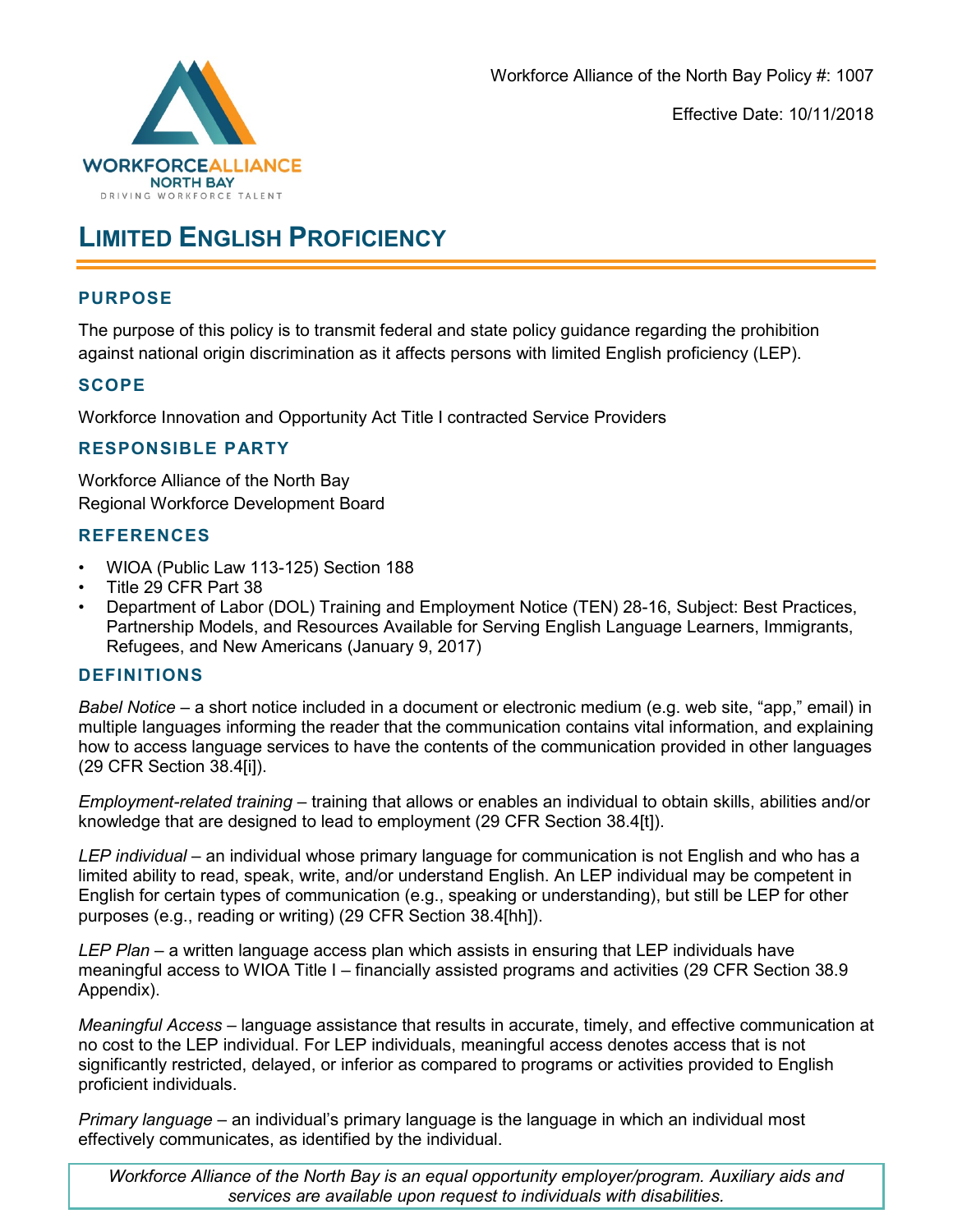*Vital Information* – information, whether written, oral or electronic, that is necessary for an individual to understand how to obtain any aid, benefit, service, and/or training; necessary for an individual to obtain any aid, benefit, service, and/or training; or required by law.

# **POLICY**

- I. Reasonable Steps to Ensure Meaningful Access for LEP individuals
	- A. The Workforce Alliance of the North Bay (The Alliance) and its service providers shall take reasonable steps to ensure that LEP individuals have meaningful access to their programs and activities. These reasonable steps shall include, but are not limited to, the following:
		- 1. Conducting an assessment of an LEP individual to determine their language assistance needs.
		- 2. Providing oral interpretation or written translation of both hard-copy and electronic materials, in the appropriate non-English languages, to LEP individuals.
		- 3. Conducting outreach to LEP communities to improve service delivery in needed languages.
	- B. Reasonable steps for providing meaningful access to training programs shall include, but are not limited to the following:
		- 1. Written training materials in appropriate non-English languages by written translation, or by oral interpretation, or summarization.
		- 2. Oral training content in appropriate non-English languages through in-person or telephone translation.
	- C. Furthermore, The Alliance and its service providers shall ensure that every program delivery method, whether it be in person, electronic, or by phone, conveys in the appropriate language how an LEP individual may effectively learn about, participate in, and/or access any aid, benefit, service, or training available to them.
- II. Language Assistance Services
	- A. Language assistance generally comes in two forms: oral interpretation or written translation. The Alliance and its service providers shall ensure that these services are free of charge and provided in a timely manner. An LEP individual must be given adequate notice about the existence of interpretation and translation services and that they are available free of charge. Language assistance will be considered timely when it is provided at a place and time that ensures equal access and avoids the delay or denial of any aid, benefit, service, or training.
- III. Interpreter Services
	- A. WIOA Service Providers for the Alliance shall not require an LEP individual to provide their own interpreter. Service Providers shall not rely on an LEP individual's minor child or adult family member or friend to interpret or facilitate communication, except for the following circumstances:
		- 1. In emergency situations while awaiting a qualified interpreter.
		- 2. When the information conveyed is of minimal importance to the services to be provided.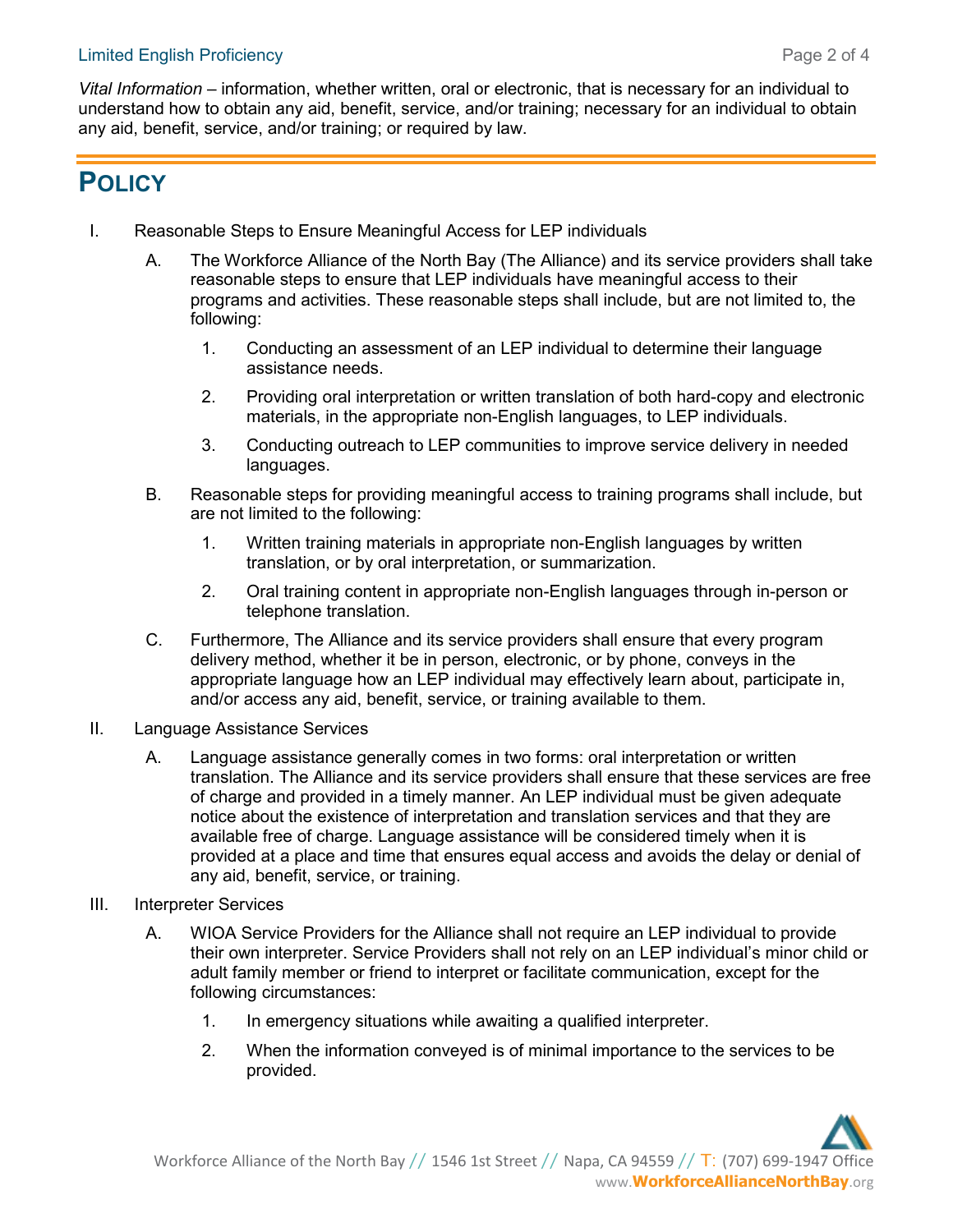- 3. When an LEP individual specifically requests that an accompanying adult provide language assistance and they agree to provide assistance to the individual. If the service provider permits an accompanying adult to serve as an interpreter for an LEP individual, it must make and retain a record of the LEP individual's decision to use their own interpreter.
- B. Finally, where precise, complete, and accurate interpretations or translation of information and/or testimony are critical for adjudicatory or legal reasons, Local Areas can still provide their own, independent interpreter, even if an LEP individual wants to use their own interpreter as well. This also applies in cases where the competency of the interpreter requested by the LEP individual is not established.
- IV. LEPs and Vital Information
	- A. Federal Regulations require written materials to be translated for those languages that are spoken by a significant portion of the population eligible to be served, or likely to be served. The Alliance has determined that a five percent (5%) threshold shall apply when considering which languages are spoken by a significant portion of the populations. No languages currently or have historically met the 5% threshold, however, the WIOA service providers of the Alliance will be responsible for periodically reviewing the potential eligible population of their assigned service area to determine if the language threshold has been met in their area.
	- B. For all spoken languages and LEP individuals, the Alliance and its service provider shall take reasonable steps to meet the particularized language needs of LEP individuals who seek to learn about, participate in, and/or access the aid, benefit, service, or training that is available to them. Vital information may be conveyed orally if not translated.
	- C. Finally, to the extent otherwise required by 29 CFR Part 38, once a service provider becomes aware of the non-English preferred language of an LEP beneficiary, participant, or applicant for aid, benefit, service, or training, the service provider must convey vital information in that language.
- V. Babel Notice
	- A. A babel notice is now required for all communications of vital information. "Babel Notice" means a notice which provides written translation in multiple languages of a phrase which informs LEP individuals of the availability of translation and interpretation services upon request. "Vital Information" shall include any notices, decisions, or letters sent to an individual, either electronically or in writing.
	- B. Based on policy direction and state guidance, the Alliance has determined that the top 6 non-English spoken languages in California, as determined by the Unites States Census Home Survey, will be the necessary languages to be displayed on the Babel Notice. Service providers shall begin sending the Alliance Babel Notice with all communications of vital information.
- VI. Written LEP Plan
	- A. The Alliance and its service providers will develop, implement, and periodically revise an LEP plan that addresses the following elements in our local area to ensure meaningful access to LEP individuals:
		- 1. The process to determine the language needs of individuals who may or may seek to participate in programs and activities (self-assessment or needs – assessment) that receive financial assistance under WIOA Title I.
		- 2. The results of assessment.